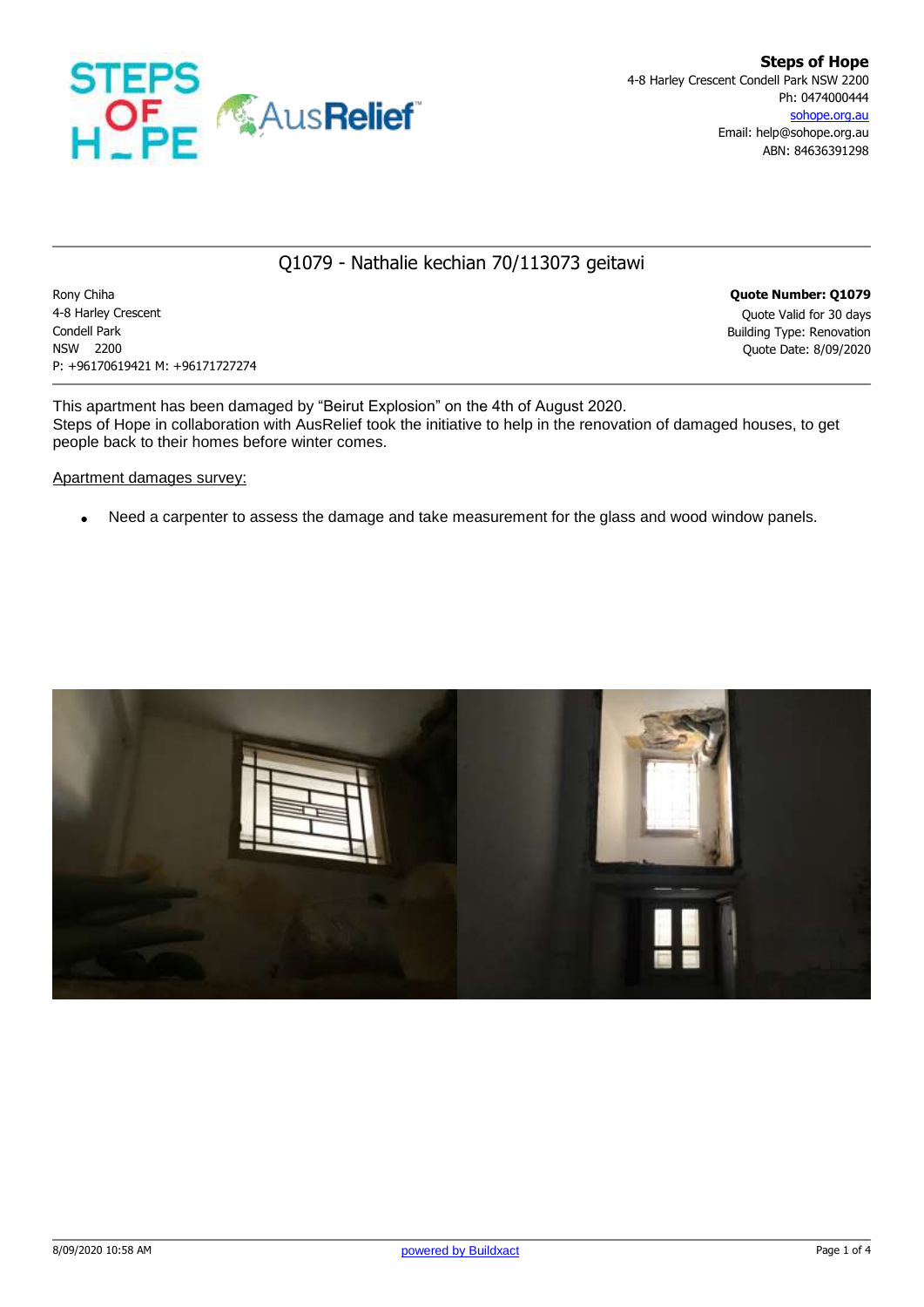

# Q1079 - Nathalie kechian 70/113073 geitawi

### **Estimate**

| Customer:                                                                                                  |                  |                   |            | <b>Estimate Details:</b>                                     |                                    |          |
|------------------------------------------------------------------------------------------------------------|------------------|-------------------|------------|--------------------------------------------------------------|------------------------------------|----------|
| Rony Chiha                                                                                                 |                  |                   |            | Net Total:                                                   | \$540.00                           |          |
| 4-8 Harley Crescent<br>Condell Park<br>2200<br><b>NSW</b><br>Ph: +96170619421<br>Email: help@sohope.org.au |                  |                   |            | Markup:<br>Tax:<br><b>Estimate Total:</b>                    | $$0.00(0\%)$<br>\$0.00<br>\$540.00 |          |
|                                                                                                            |                  |                   |            |                                                              |                                    |          |
|                                                                                                            |                  |                   |            |                                                              |                                    |          |
|                                                                                                            |                  |                   |            | <b>Building Type: Renovation</b><br>Date Prepared: 8/09/2020 |                                    |          |
|                                                                                                            |                  |                   | Cost Items |                                                              |                                    |          |
|                                                                                                            | Code             | Description       |            | Units / UOM                                                  | <b>Unit Cost</b>                   | Total    |
| 1                                                                                                          | <b>Materials</b> |                   |            |                                                              |                                    | \$500.00 |
| 1.1                                                                                                        |                  | Wood Window       |            | 2.000 quantity                                               | \$200.00                           | \$400.00 |
| 1.2                                                                                                        |                  | <b>Entry Door</b> |            | 1.000 quantity                                               | \$100.00                           | \$100.00 |
| $\overline{\mathbf{2}}$<br>Labor                                                                           |                  |                   |            |                                                              |                                    | \$40.00  |

| $\sim$ | .arpenter | 000 Day    | .00     | ΩΩ<br>- 71<br>. U |
|--------|-----------|------------|---------|-------------------|
|        | arpenter  | nnn<br>Dav | 40.00\$ |                   |

Net Total: \$540.00

Markup: \$0.00

Tax: \$0.00

#### **Estimate Total: \$540.00**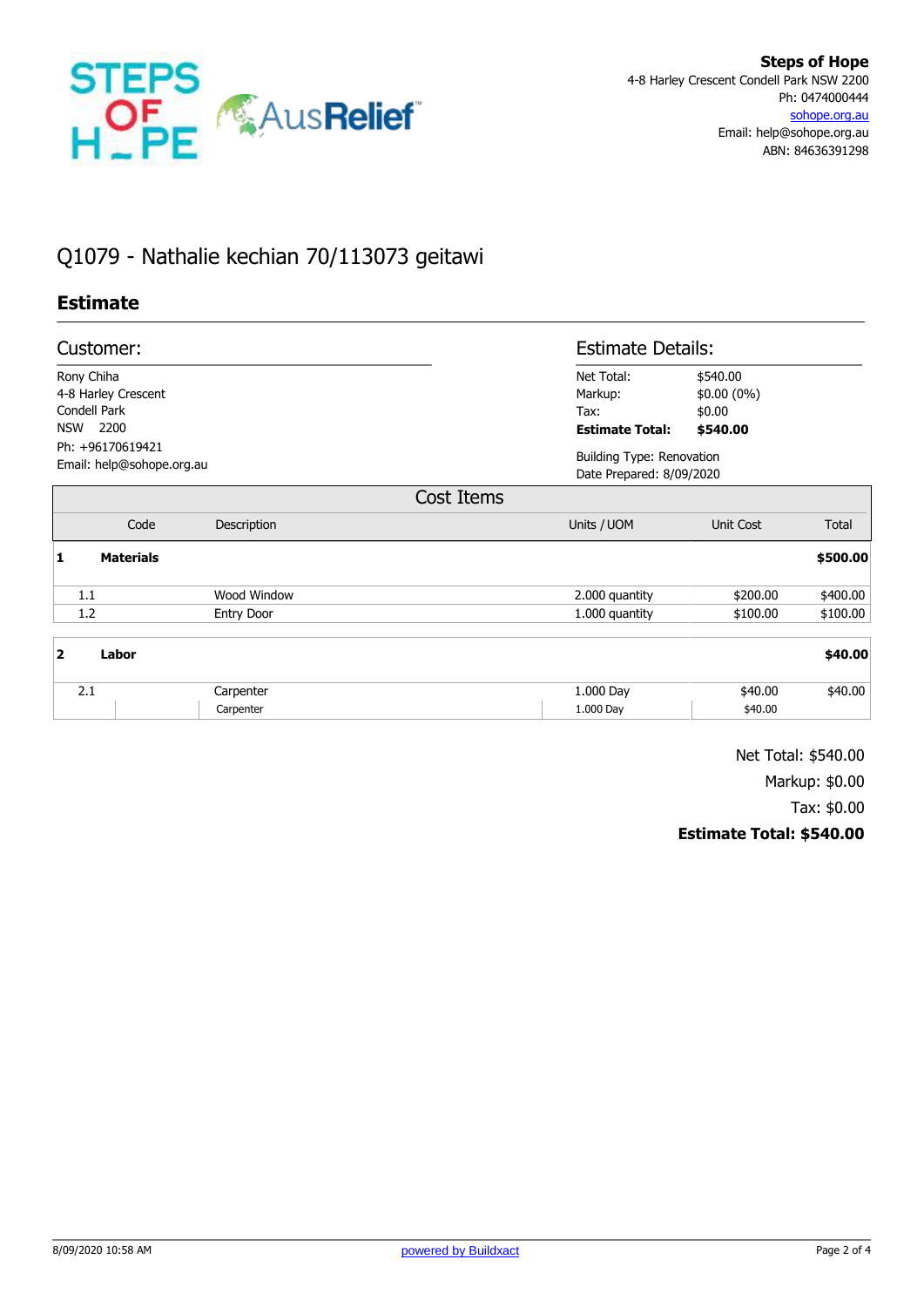

**Steps of Hope** 4-8 Harley Crescent Condell Park NSW 2200 Ph: 0474000444 sohope.org.au Email: help@sohope.org.au ABN: 84636391298



8/09/2020 10:58 AM Page 3 of 4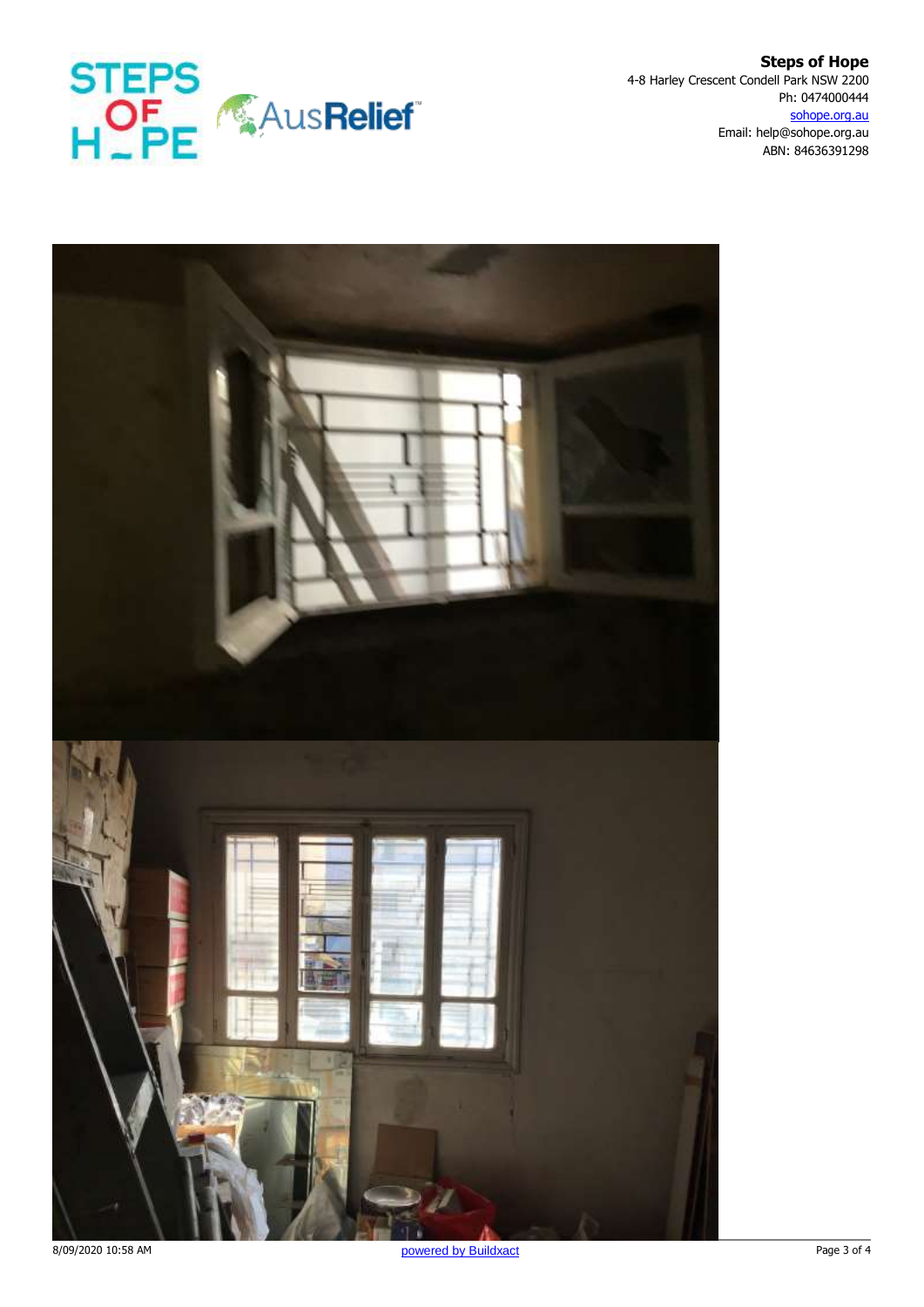

**Steps of Hope** 4-8 Harley Crescent Condell Park NSW 2200 Ph: 0474000444 sohope.org.au Email: help@sohope.org.au ABN: 84636391298

# Case done – After photos